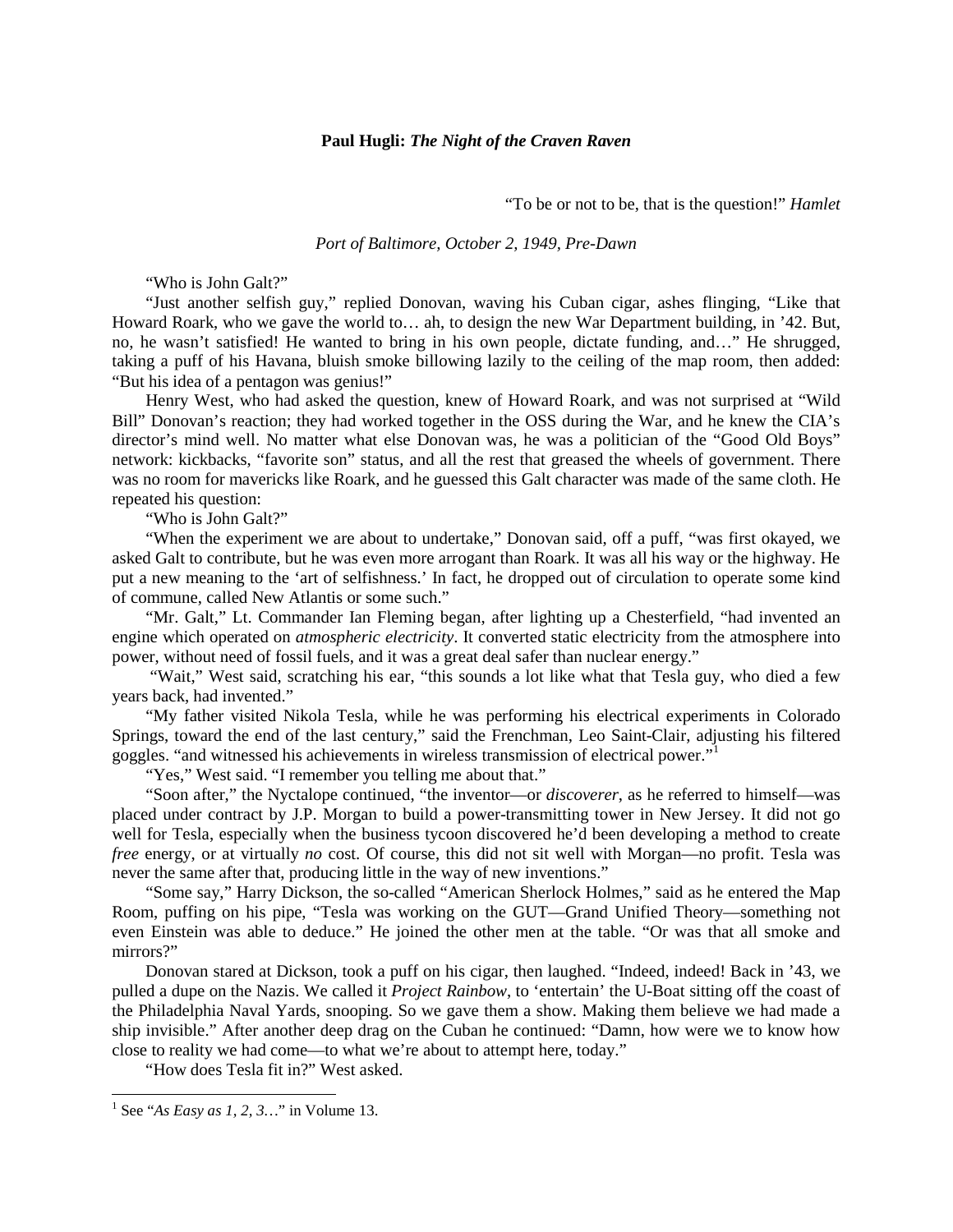West listened as Donovan continued, translating in his head the military jargon and bravo. After Tesla died in April 1943, his apartment had been raided by the FBI. They'd found nothing but cooped-up pigeons and a safe containing nothing more than his American citizenship papers and his 1917 Edison Medal, presented to Tesla by the American Institute of Electrical Engineers. The Feds had also come up empty after searching through scores of barrels, crates and trunks of notes, drawings, monograms at the Office of Alien Property. Tesla's property was eventually released to his nephew's cousin, and taken back to Tesla's native Yugoslavia.

Then, after the War, under *Operation Paperclip*, the United States had split with the Russians the best of the German scientists, engineers and technicians, such as Werner von Braun and his V-2 rocket team. And along with the 1000 scientists or so, the Allies had recovered records and research journals *not* destroyed by the Germans in the final days as Berlin was being stormed. Some of these confiscated documents had dealt with the Nazi's *Wunder-Waffens,* or "Wonder Weapons"—the Allies' own *Wunder-Waffen* was, of course, the A-Bomb.

Among the confiscated Nazi documents and papers were some clearly penned by Nikola Tesla, obviously stolen from the OAP before the inventor's death, thus not there when the Feds had raided the warehouse. In these papers where snippets of ideas for "death-rays," robotics, flying saucers, forceshields, and an invisibility shield."

It appeared the Nazis had had some success with the latter—what the Allies had dubbed "*foofighters,*" small fireballs" which seemed to appear out of thin air, buzzing around war planes over Europe, changing through a range of colors, before vanishing. The confiscated Nazi papers had explained these *foo*-*fighters*.

Coincidentally, the Nazi's experimental crafts had been developed under *Projekt Regen-Beugen*, or *Project Rain-Bow*, based entirely on Tesla's Electromagnetic Wave Modulation Theory: that postulated that, as an engine rotated on its magnetic core, the vibrational frequency increased, while the wavelength decreased… as did its photonic, or "light" energy, causing an object to appear a different color as it turbine raced from low frequencies to higher ones, and higher wave-lengths, thus running through the invisible to the visible to the invisible to the human eye: Ultra-violet, Blue, Green, Yellow, Orange, Red, and Infra-red. Yet, even invisible, the object would carry a heat signature, which could be targeted.

The Germans had stepped up their experiments with Tesla's EM Modulation Device attached to a derelict cruiser anchored in the Baltic. When they had thrown the switch, the ship had gone through a series of color emulations, wavering in and out of visibility, until it had disappeared—completely—only to reappear seconds later.

Everything had seemed fine; the experiment had been assessed as a smashing success. The Nazi scientists had patted each other on the backs, shaken hands and were probably reaching for the champagne, when the recon party had boarded the cruiser. Yet, the celebration had come to an abrupt end as things were no longer so rosy. They had seen horrors—not that they actually cared about the P.O.W. crewmembers—some of them were frozen half-way between bulkheads and the deck, as if it had happened while passing *through* them. While others had gone *nullpunkt*—nothing—zero—just disappeared into thin air.

The Germans never had had a chance to do further work on this project as the War was drawing to an end; though they had had some success with EM Modulation with a large, saucer-shaped, manned vehicle, which a couple of German scientists had perfected, using to escaped at the end of the War. While on a recon mission from Argentina in 1947, something had gone amiss with the saucer and it had crashed outside Roswell, NM. The saucer had shattered into pieces and the two pilots had unfortunately died. They would have made great additions to *Operation Paperclip*.

And now, here, in Baltimore Harbor, aboard the *USS Stockton*, a team was gathered to witness the improvements based on the stolen Tesla papers, and the combined effort of dozens of German and American scientists.

The experiment was scheduled to commence a half-hour later, at 05:00, and Henry West decided he still had time to call his daughter in Bellflower, CA, knowing she'd still be awake at 1:30 a.m. PST, working on her term paper dealing with western birds for her biology class at Long Beach Junior College.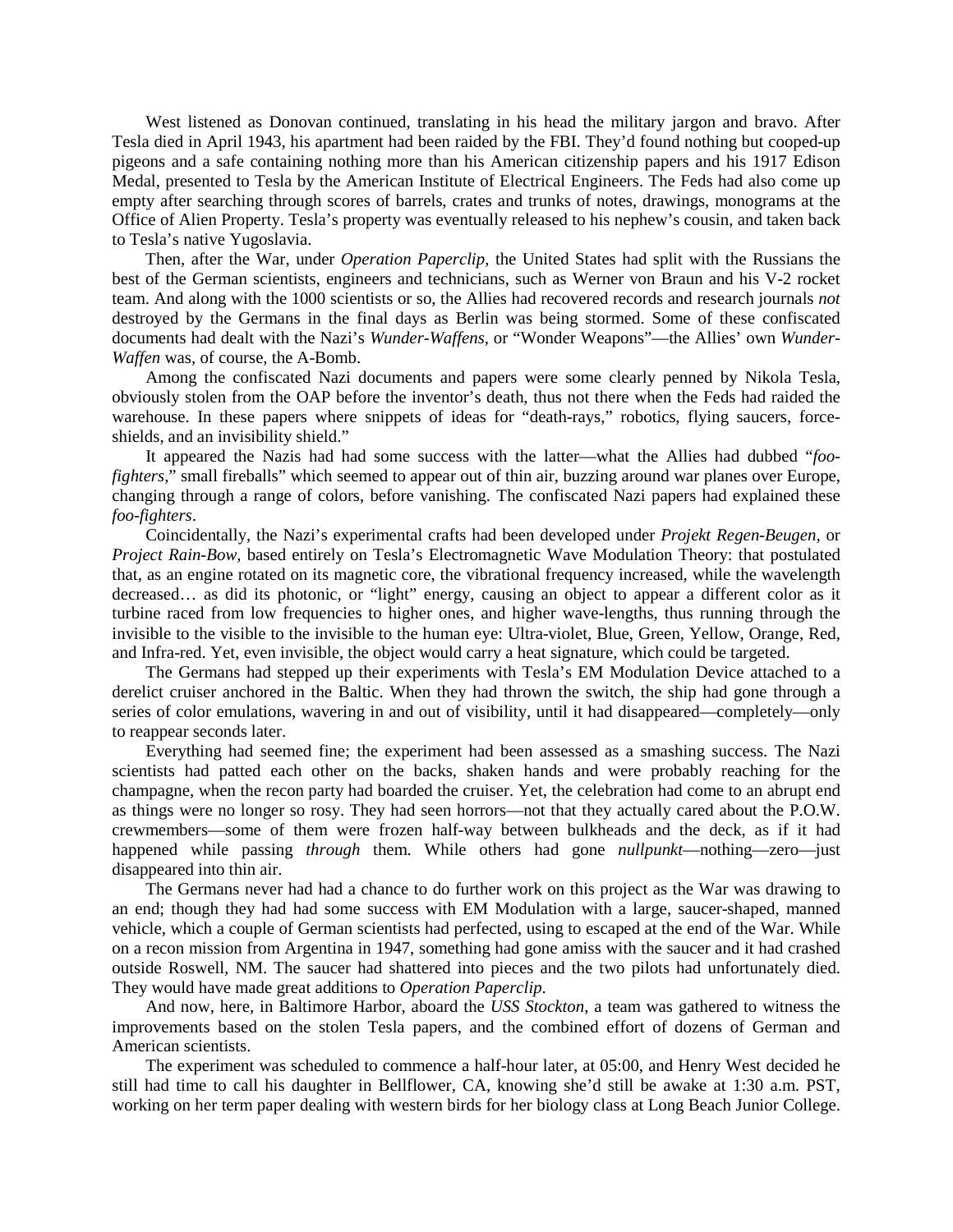She was majoring in—he didn't know—but knowing his daughter, it probably was boys, much to his discomfort. But he'd always given her a free-rein, since she had grown up without a mother. The thoughts of his wife, Honey's mother, still brought a pain to his heart… if only… but wishing things undone was an exercise in futility; he had to keep the truth about her mother from Honey, for her own sake.

West placed the call to California. It rang three times before it was picked up:

"Oh, hi, Daddy."

"You've been a good girl while I've been away?" he asked.

"I've had no complains…so far," Honey replied with a giggle.

"Honeeeeey!"

"Oh, Daddy, be hep. I have protection."

"Honeeeeey!"

"Oh, not like that, Daddy." Honey again giggled. "I meant the pearl-handled .22 you got me for my eighteenth birthday."

Henry West tried to smile, not sure how serious Honey was—she rarely was—and decided to let the subject of biology pass, tapping a book on the table.

"I found a copy of book on birds you needed for your term paper. Oddly, I found it at place called Raven Books."

"Oh, great, Daddy!" Her voice seemed excited over the phone. "That will be the cat's meow, and sure help me in my *bi-ol-lo-gee* class."

"I'll see you in a few days."

"OK! Bye Daddy, and say hi to Uncle Ian."

West hung up just as Lt. Commander Fleming entered to room.

"Just talked to Honey. She said hi."

"She's in college now, right?" Fleming wasn't Honey's blood uncle, but she called him that. He picked up the book on the table.

"Yeah, and a handful!" replied West.

"When did you take up bird-watching, Hank?"

"It's for Honey's biology class."

"Like she needs a biology class."

"Don't remind me, Ian."

Fleming laughed, shaking his head, looking at the book in his hand. *Field Guide to Birds of the West Indies*. By some bloke named James Bond… *What a bland nam*e, he thought. He set the book down. "Time to get this show on the road."

West and Fleming rejoined Dickson, Saint-Clair and Donovan on the observation deck just as binoculars were being passed around, to observe the trial phase of *Project Iris*.

The derelict, *USS Steger*, lay some 200 meters from the *USS Stockton.* The WW II cruiser had been outfitted with a turbine powered by a modification of Tesla's Electromagnetic Modulation Device.

The command was given to engage, and the Navy Brass and civilians raised their binoculars; save Saint-Clair, who required no such optical aid.

A steady hum ensued as the EMD engaged the electromagnetic pulse. Suddenly the hairs on the back of the necks and arms of the volunteer crew on the *Steger* stood on end in the cool pre-dawn as the atmosphere became ionized. Then, through their binoculars*,* the assembled party on the *Stockton* were treated to a gambit of rainbow colors, blue through red, before a green mist enveloped the *Steger* like dense fog twisting, twirling, tunneling, before quickly dispersing. And in its place was…

*Nothing!*

"She's gone invisible," one of the Navy Brass exclaimed.

"No," West said, scanning the spot where the *Steger* once was. "There's no displacement in the water, where the hull should be, invisible or not."

"*C'est vrai*," Saint-Clair confirmed. "The *Steger* is no longer here!"

"What?" Donovan exclaimed.

"It's just not there!" West restated. "It's been transported… teleported…"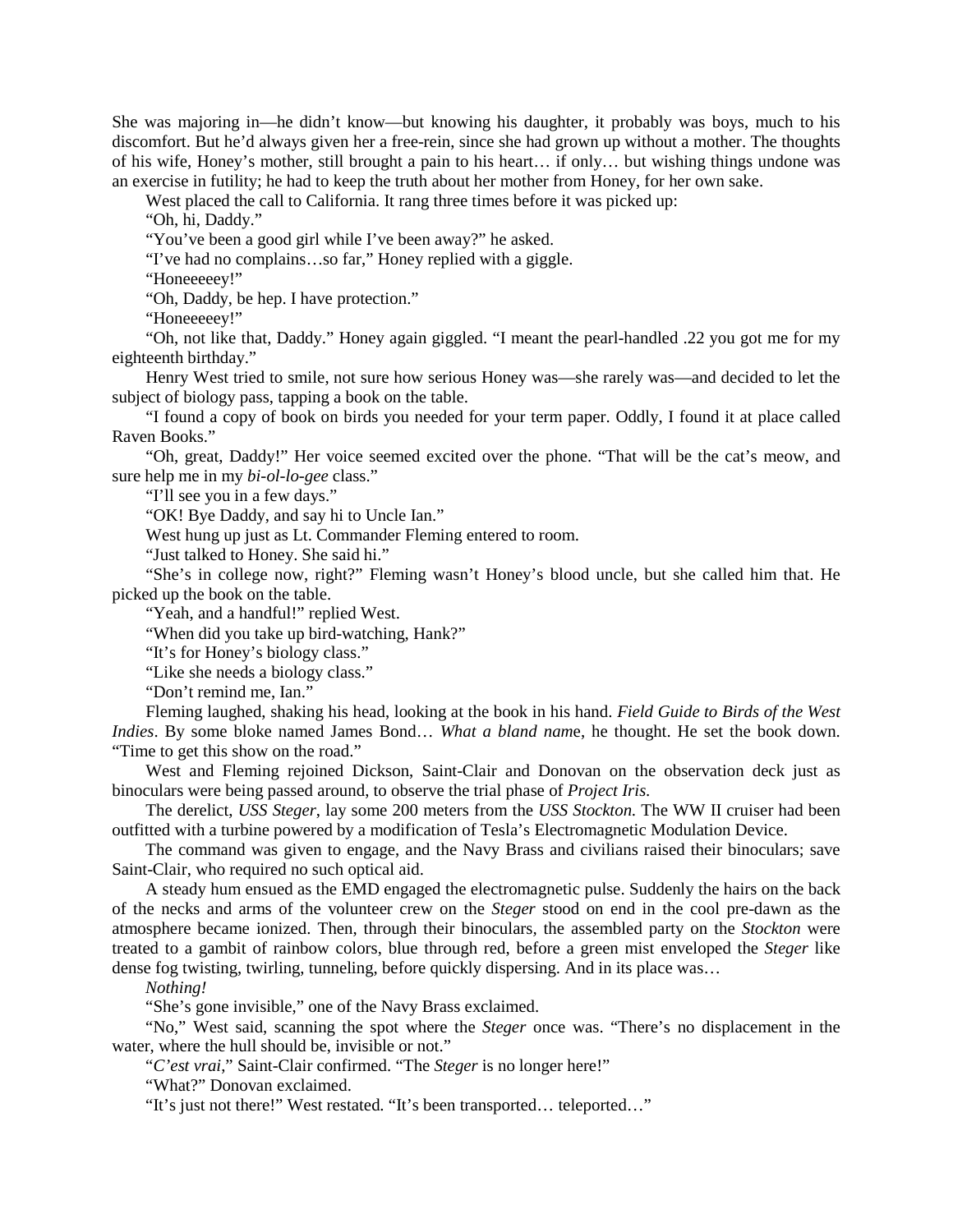Suddenly, before any more exclamations could be uttered, the greenish mist returned and quickly burned off as the *Steger* shimmered in reverse order of rainbow colors, from red to blue, and the ship wavered back into view.

Through his binocular Henry West was studying her, noting a crewman who was staggering as if drunk, then just disappeared.

"They're going *Zero*!" West shouted.

And with no hesitation or thought of his own safety, he kicked off his shoes and dove into the water, surfaced, struggled out of his jacket and trousers, then swam a bee-line for the *Steger*, two hundred meters away.

Scrambled up the ladder of the ship, he hopped on deck, where he saw a crewman begin to waver in and out of existence. He immediately placed his hands on the sailor, feeling a tingling surge through his body as the man stiffened and fell to the deck, stunned but alive.

Then West pulled a crewman through a bulkhead as he was about to re-dematerialize, and continued the "laying of the hands" on other sailors, keeping them whole and in this dimension.

As the rescue men from the *Stockton* arrived and boarded the *Steger*, West yelled out orders and directions on tending to the afflicted seamen, He spotted a staggering figure holding his head. He wasn't a sailor. He as dressed in a black great-coat and black trousers; a very Victorian attire. He appeared to be five-eight, slight built, with black wavy hair and a bushy, but trimmed mustache.

"Someone—see to that man!" yelled West.

Sometime later, Henry West decided the sailors were no longer in danger, though they would have to be isolated and studied for a while, to make sure there were no lasting effects from their experiences.

He took a launch back to the *Stockton*, and joined Leo Saint-Clair on the way to the captain's readyroom, where the strangely-dressed man was being held. A MP was standing guard outside. St. Clair opened the door and discovered an… empty chair!

"Where is he?" Bill Donovan exclaimed, coming up behind them. He got no answer, and turned to the MP, asking: "Where is he?"

"He must've disappeared," the MP stammered.

"Disappeared? Oh, never mind! Did you, at least, get his name, and what he was doing aboard *that* ship?"

"He said…" the M.P. began, then gulped before adding, "…that his name was Edgar A. Poe."

"Poe?" Saint-Clair asked. "Did he say anything else?"

"No, sir. Only that—and nothing more!"

# *New York, 1955*

"Egads!" Manse Everard gasped as he slammed down his empty shot-glass, the scotch having done its job. As an Unattached Agent of the Time Patrol, working for the Office of Spatio-Temporal Anomalies, he was, in other words, a Time Cop. He had no set assignments, though his life was expendable. He was a thirty-year old, stocky-built man, with broad-shoulders, pulling-down the princely sum of \$15,000 per annum. For this, his job was to deal with people who messed with the main time-line of reality, following the orders of entities that called themselves the Danellians, a million years in the future, who claimed to be the ultimate descendents of humanity—a race of beings as far above us as we were above the amoeba. Although some claimed there were just Spiders. Or Snakes. No one knew.

Since returning from an adventure in Ancient Egypt, in time of the heretic pharaoh Akhenaten and his beautiful Queen Nefertiti, Everard had just been kicking back, enjoying his vodka.<sup>[2](#page-3-0)</sup> The bottle was half-empty or half-full, depending on how you looked at it. He considered it half-empty.

Considering he was "unattached" at the moment, he decided to do a favor for his secretary, and pick up some books for her son's English Literature class. So he wandered across the street to Empire Books.

<span id="page-3-0"></span> <sup>2</sup> See "*Dream's End*" in Volume 11.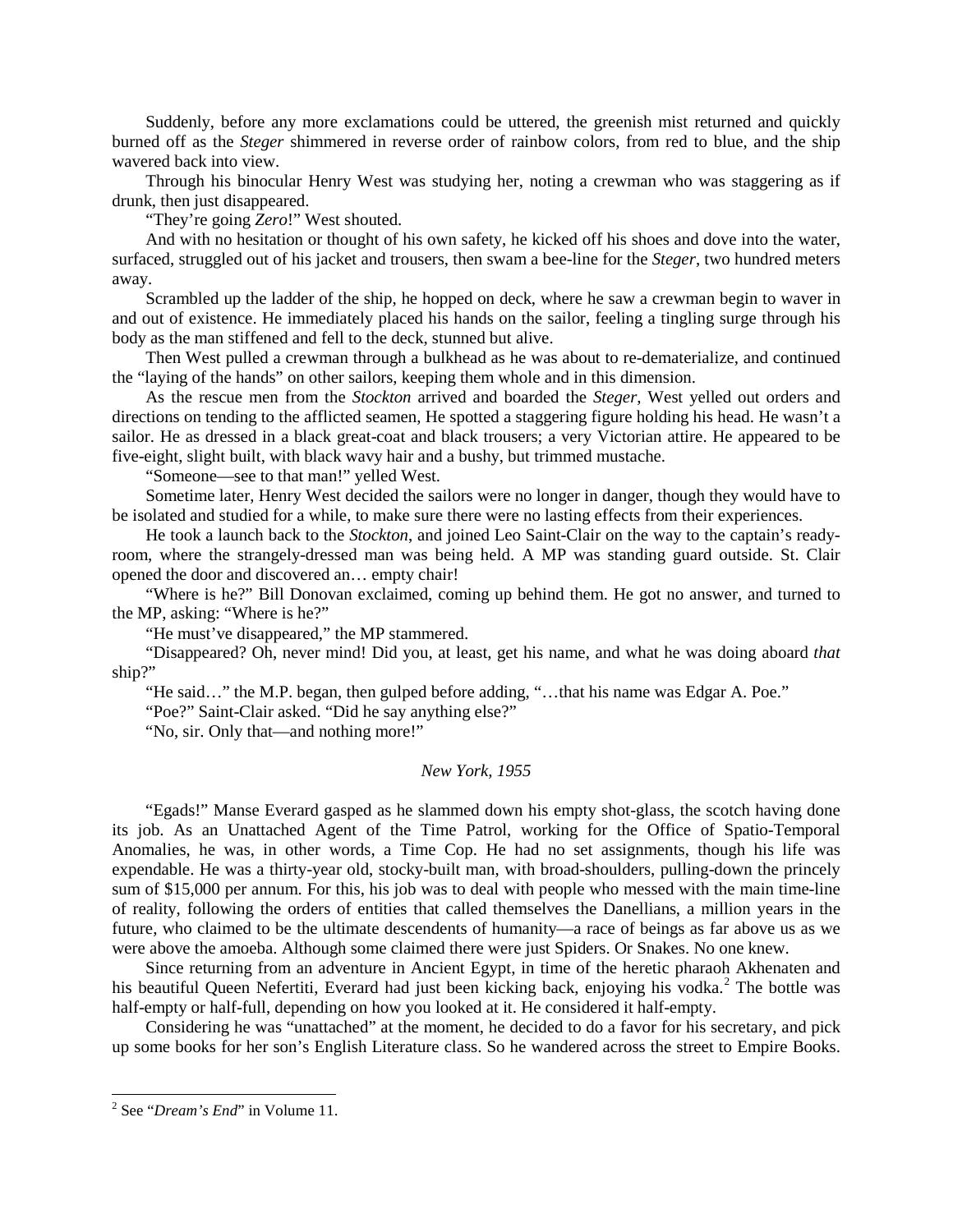The interior of the bookstore was dimly lit, cluttered, with books stacked every which-way, including loosely resting on shelves, piled on the floor, or on rickety tables.

Everard headed for the stacks, but was side-tracked by a table piled high with old {mostly tattered and dog-eared} "funny books:" *Batman*, *Superman*, *Captain Marvel Adventures*, *Crime & Punishment*, *Archie, Casper, Little Dot*, and scores more. But what had caught his eye was a stack of *Classic Comics* and *Classic Illustrated* at "two-for-15-cents," as opposed to the other used comics at 5-cents each. He guess it was the cost of education.

Everard began shifting through the stack of *Classics*, figuring his secretary's boy would probably want to do his book report from one of these, rather than from actual books. The pile included *The Three Musketeers, The Count of Monte Cristo, A Tale of Two Cities, Robin Hood, Mocha Dick, Around the World Under the Sea, The Island of Lost Souls, Men on the Moon, When Mars Attacks…* He scratched his head as he had never heard of the last five titles. Plus there were others he was strangely unfamiliar with.

Then his belt buzzer vibrated. It was from the Masters of the Time Patrol.

# *Baltimore, October 3, 1949, 9 a.m.*

## *Horns, horns, horns, horns, horns, horns—from the honking and clattering of the horns*…

This is what greeted Edgar A. Poe as he came out of the netherworld of the *Zero State*, remembering only patches of recent events: being in a rowboat in the bay… roaming the deck of a strange ship… sitting in a chair… then here. But where was *here*?

The honking of the automobile horns caused him to cover his ears, to block the noise. The pungent and noxious vapors of the Fords, Chevys, DeSotos, Studebakers, GMs, Hudsons, and everything in between, including Yellow Cabs, invaded his nose, with somewhat of a sweet smell, altogether preferable to the horse manure which covered the streets of his day. Poe was convinced he had been projected into the future*—*somehow.

How distant was a future filled with hundreds of horseless carriers and overhead large metal birds? He didn't know, but here he stood, on the sidewalk of a busy thoroughfare, scratching his head in wonderment and awe. But he was getting a headache from the honking horns and exhaust fumes, and thought it best to seek shelter, then try to reason out if this was reality*—*or some nightmarish hallucination.

In the Ready-Room aboard the *USS Stockton*, Henry West and Leo Saint-Clair were discussing the mystery *and* missing man who had claimed to be Edgar Allan Poe.

"Poe was born in the same year as Lincoln and Darwin, it can't be him, can it?" West pondered aloud, sipping a beer. "Perhaps, he's just one of those Poe look-alikes who gather at this time of the year, here in Baltimore, who somehow wandered aboard." Of course he realized how impossible that was, especially during a military exercise or experiment. "Whoever he was, he appeared dazed and confused before he disappeared*—*went *Zero—*suggesting he was somehow, in some way, connected to the experiment."

"I agree," Saint-Clair said, "I also believe that our experiment created a temporal rift in the fabric of time, and in some way transported Poe to our time."

"Is this really possible?" West asked, setting down his beer. "You have told me some amazing things during our undercover adventures in the War. But *time travel* !"

"Temporal fluxes are not as common as you may think. They occur when certain events coincide usually in conjunction with solar activity*—*combined with a strong electromagnetic event…"

"Like the one produced during our experiment?"

"*Exactement*. Yet, we have a problem here, Henry. Most *controlled* time travel is accomplished via some sort of machine, or ship, which shields the traveler or travelers from Deadly Orgone Energy, or DOE."

"That sounds like a female deer," West quipped, but was ignored.